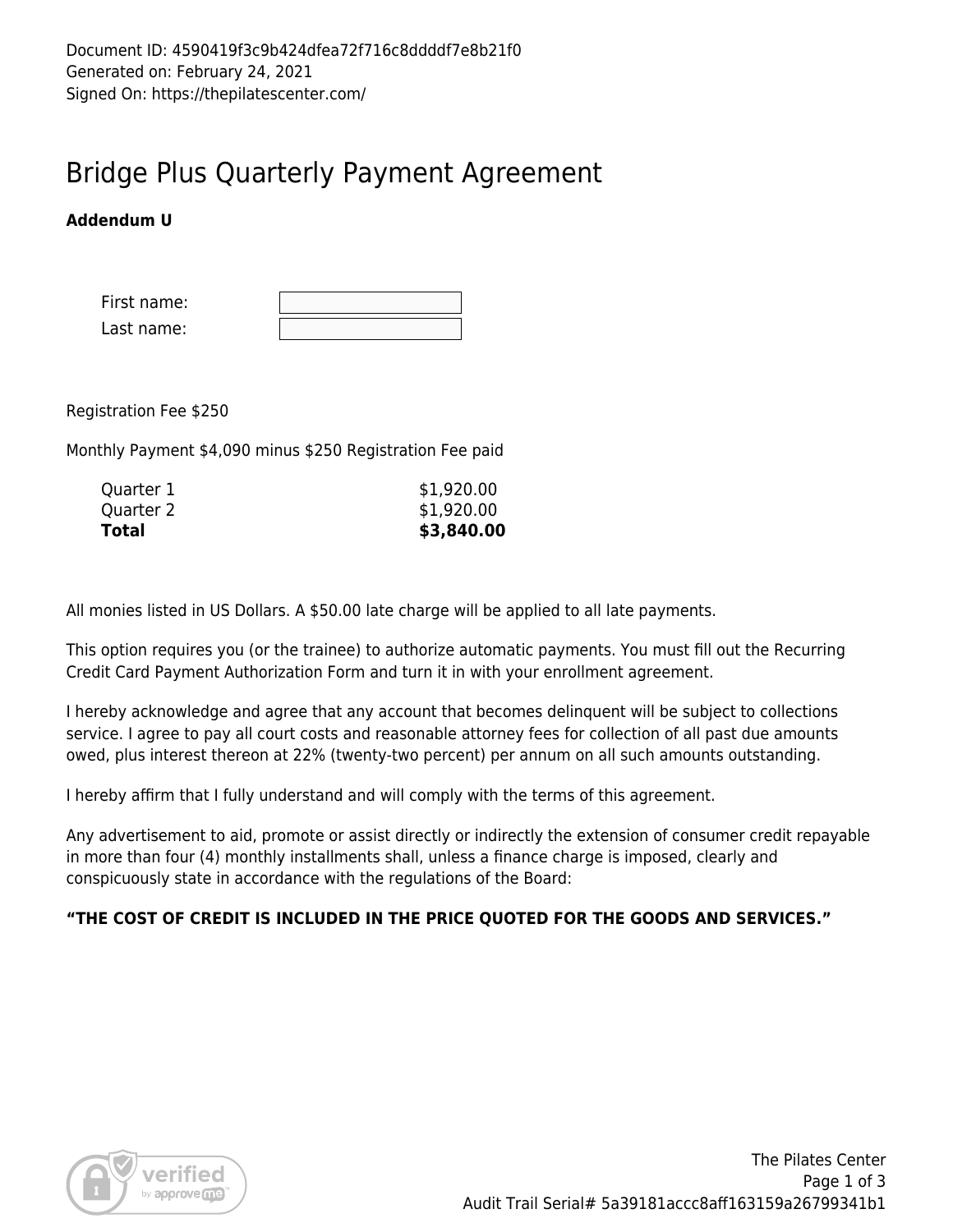Document ID: 4590419f3c9b424dfea72f716c8ddddf7e8b21f0 Generated on: February 24, 2021 Signed On: https://thepilatescenter.com/

 $\boldsymbol{\times}$ 



The Pilates Center Page 2 of 3 Audit Trail Serial# 5a39181accc8aff163159a26799341b1